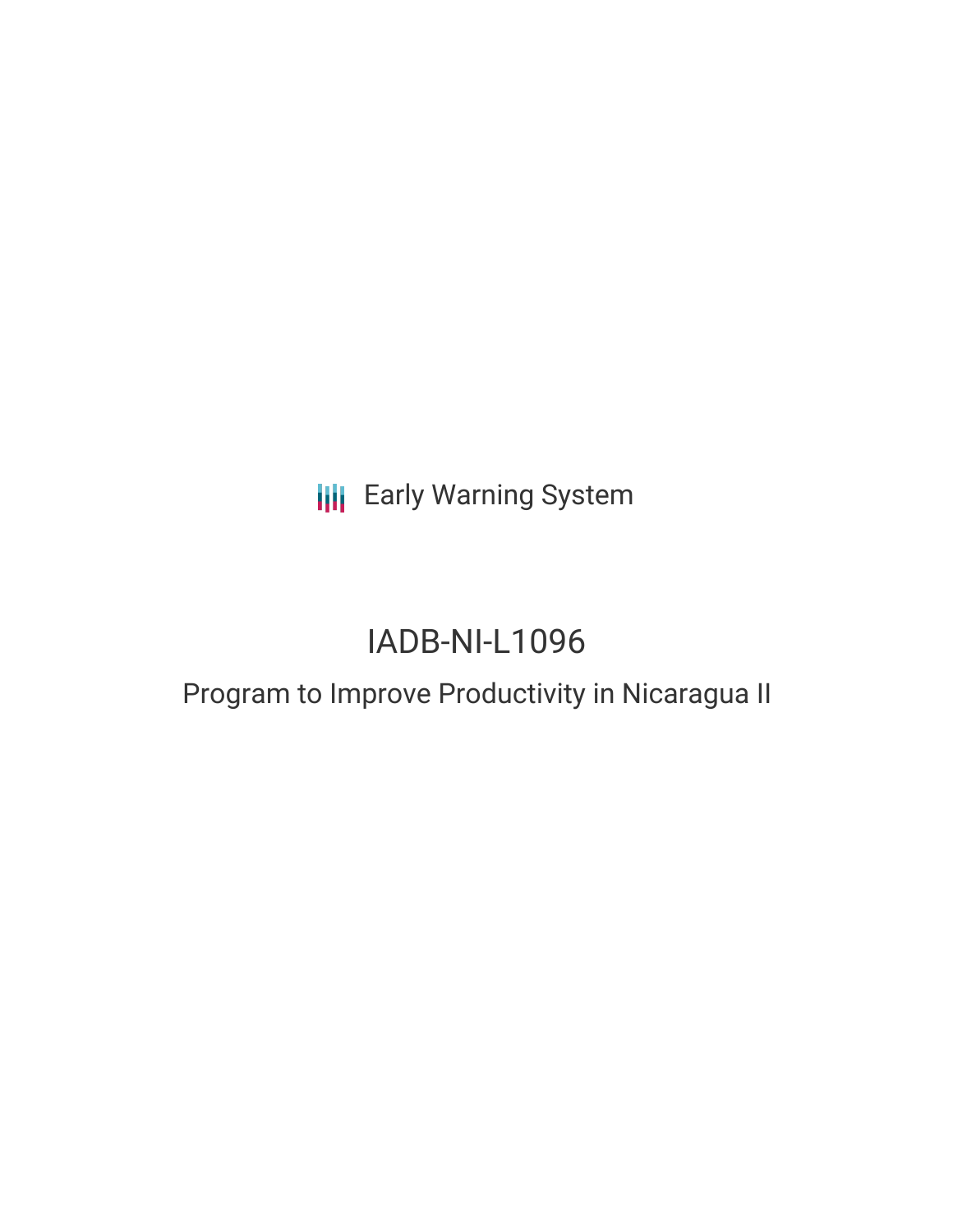

### **Quick Facts**

| <b>Countries</b>               | Nicaragua                              |
|--------------------------------|----------------------------------------|
| <b>Financial Institutions</b>  | Inter-American Development Bank (IADB) |
| <b>Status</b>                  | Active                                 |
| <b>Bank Risk Rating</b>        | C                                      |
| <b>Voting Date</b>             | 2017-03-22                             |
| <b>Borrower</b>                | Ministry of Finance                    |
| <b>Sectors</b>                 | Finance                                |
| <b>Investment Type(s)</b>      | Loan                                   |
| <b>Investment Amount (USD)</b> | \$65.00 million                        |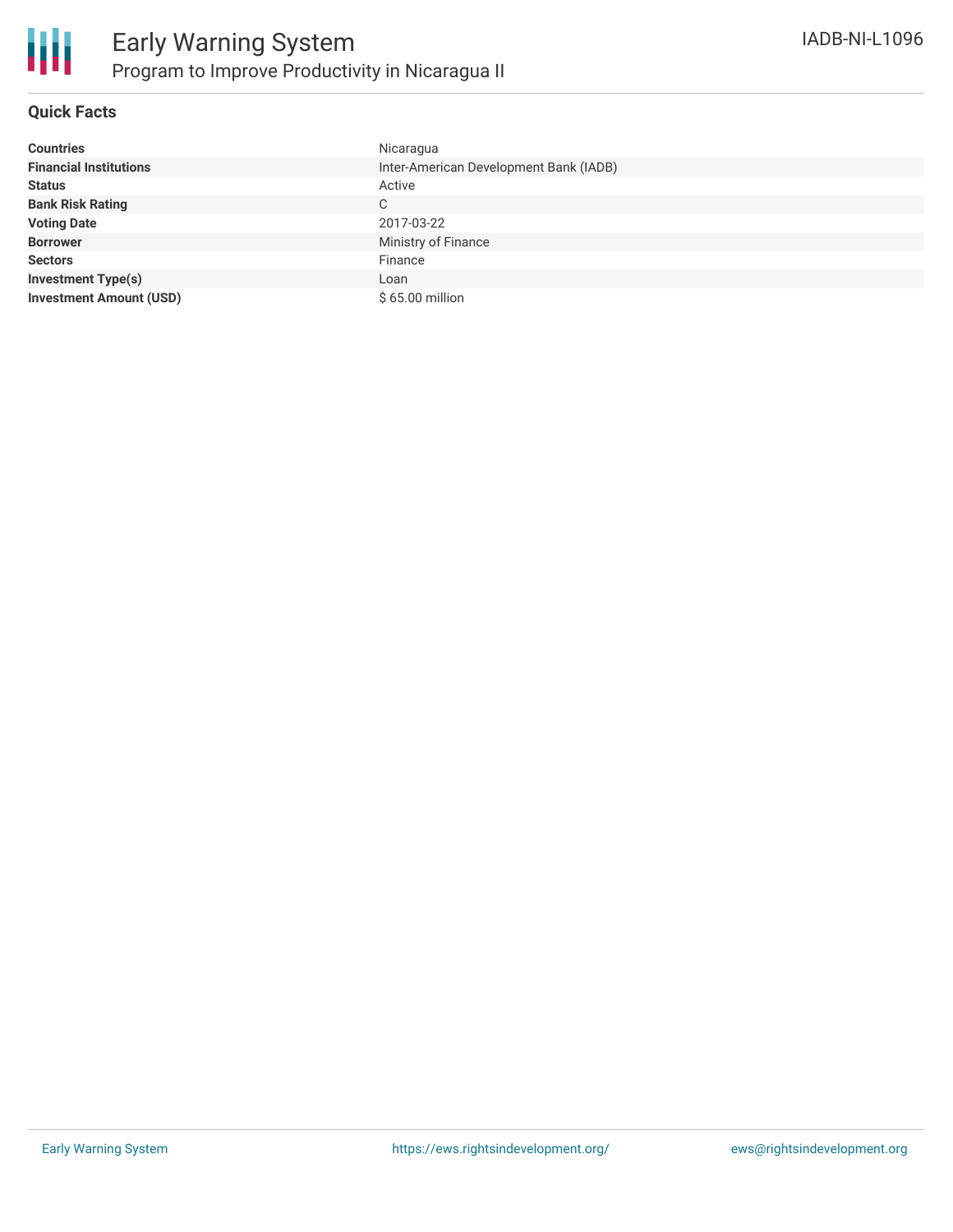

### **Project Description**

The overall objective of the program is to improve productivity in Nicaragua. This operation supports policy reforms seeking to strengthening financial regulation to eliminate structural barriers that affect the ability of companies to access financing, enhancing the business climate and competition, and strengthening the institutions that promote productive development. Specific objectives are: (i) to maintain a stable macroeconomic framework, consistent with the program objectives; (ii) to strengthen financial regulation to improve access to financing for productive projects and enterprises; (iii) to improve the business climate and competition; and (iv) to strengthen the institutional framework to support productive development.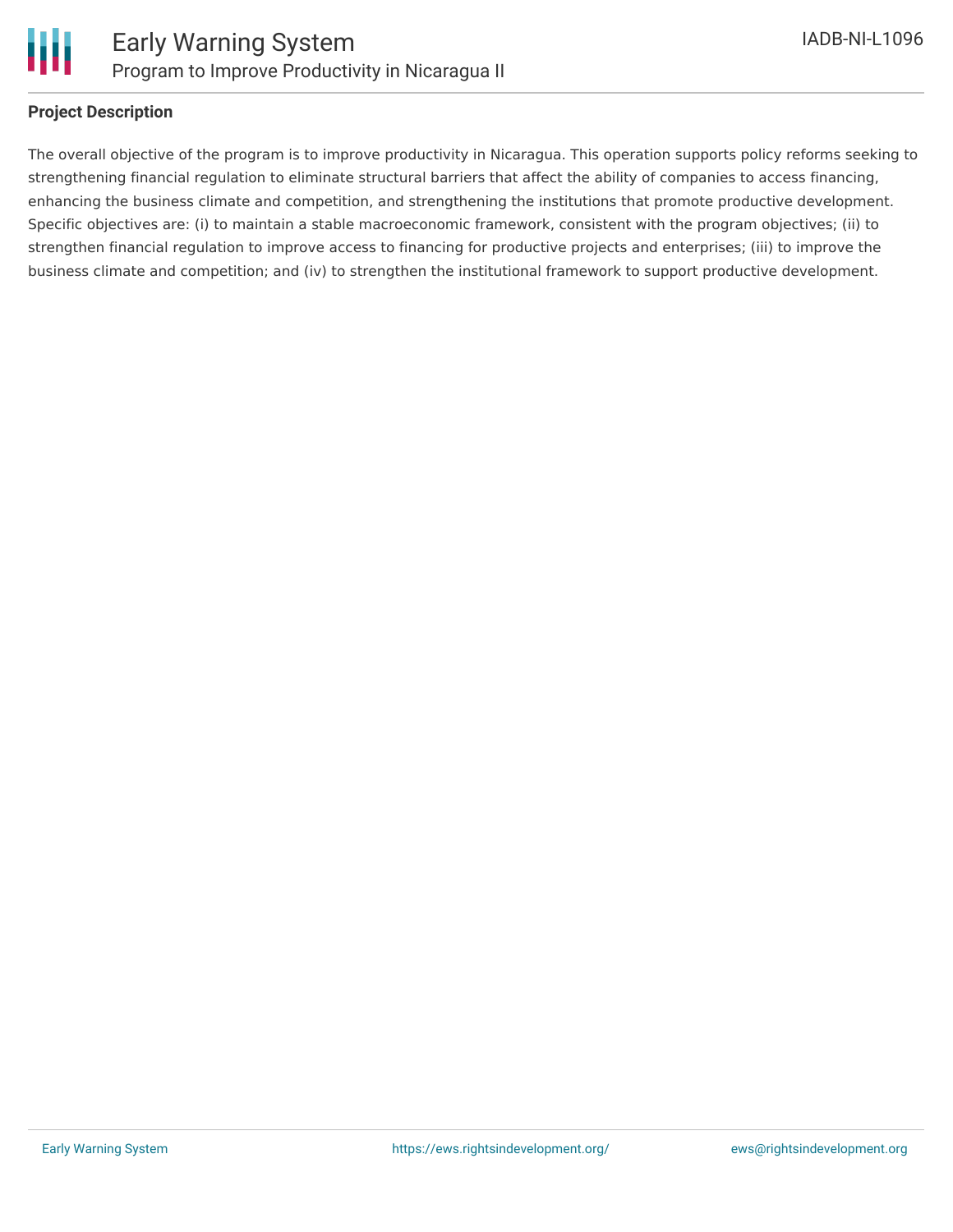#### **Investment Description**

• Inter-American Development Bank (IADB)

Funding comes as \$39 million (60%) of ordinary capital and \$26 million (40%) from the Fund for Special Operations. This is the second of two consecutive operations, technically linked but financed separately, under the modality of a programmatic policybased loan.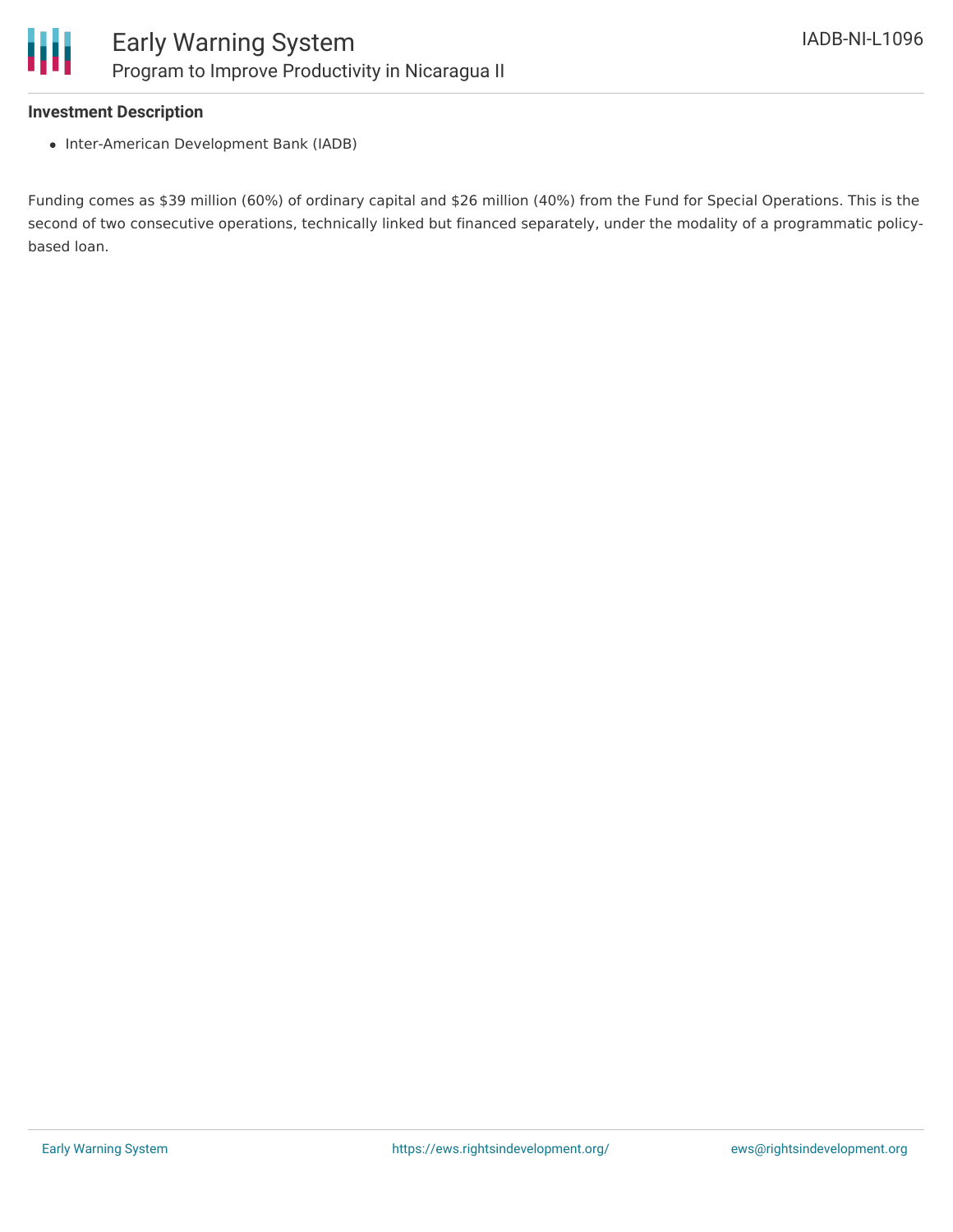

## **Contact Information**

ACCOUNTABILITY MECHANISM OF IADB

The Independent Consultation and Investigation Mechanism (MICI) is the independent complaint mechanism and fact-finding body for people who have been or are likely to be adversely affected by an Inter-American Development Bank (IDB) or Inter-American Investment Corporation (IIC)-funded project. If you submit a complaint to MICI, they may assist you in addressing the problems you raised through a dispute-resolution process with those implementing the project and/or through an investigation to assess whether the IDB or IIC is following its own policies for preventing or mitigating harm to people or the environment. You can submit a complaint by sending an email to MICI@iadb.org. You can learn more about the MICI and how to file a complaint at http://www.iadb.org/en/mici/mici,1752.html (in English) or http://www.iadb.org/es/mici/mici,1752.html (Spanish).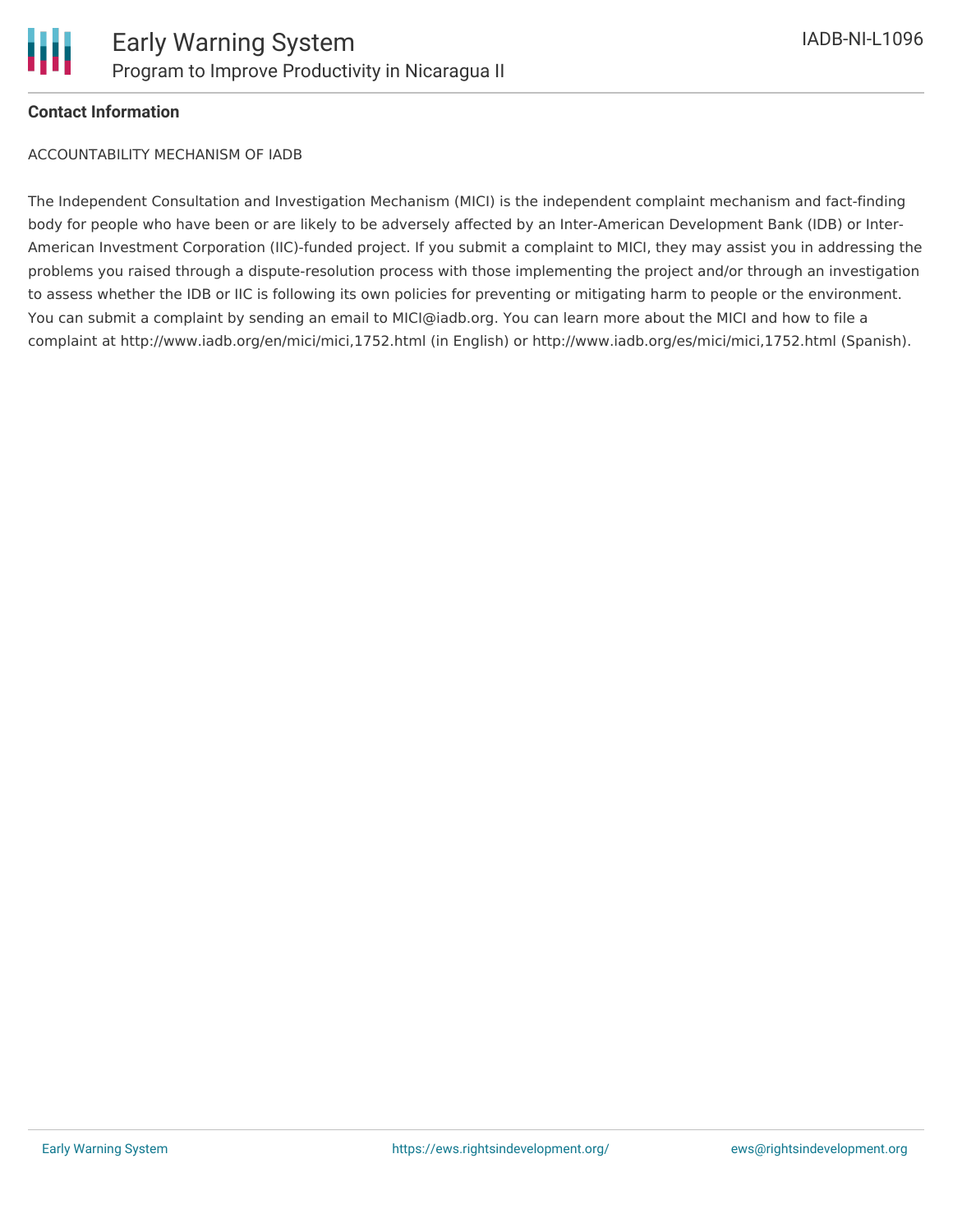

# Early Warning System

Program to Improve Productivity in Nicaragua II

#### **Bank Documents**

- Analisis [Economico](https://ewsdata.rightsindevelopment.org/files/documents/96/IADB-NI-L1096_lYUA8Ox.pdf) /NI-L1096 [\[Original](http://www.iadb.org/Document.cfm?id=40219576) Source]
- Carta de Política [/NI-L1096](https://ewsdata.rightsindevelopment.org/files/documents/96/IADB-NI-L1096_CQvxXgn.pdf) [\[Original](http://www.iadb.org/Document.cfm?id=40685380) Source]
- Matriz [comparativa](https://ewsdata.rightsindevelopment.org/files/documents/96/IADB-NI-L1096_89wPGvc.pdf) y justificación cambios segunda operación [\[Original](http://www.iadb.org/Document.cfm?id=40258972) Source]
- Matriz de Medios de [Verificación/NI-L1096](https://ewsdata.rightsindevelopment.org/files/documents/96/IADB-NI-L1096_7efkD0B.pdf) [\[Original](http://www.iadb.org/Document.cfm?id=40211301) Source]
- Matriz de [Resultados](https://ewsdata.rightsindevelopment.org/files/documents/96/IADB-NI-L1096_HOnDefi.pdf) /NI-L1096 [\[Original](http://www.iadb.org/Document.cfm?id=40204735) Source]
- Nicaragua. Proposal for a loan for the Program to Improve [Productivity](https://ewsdata.rightsindevelopment.org/files/documents/96/IADB-NI-L1096.pdf) in Nicaragua II [\[Original](http://www.iadb.org/Document.cfm?id=40725899) Source]
- Nicaragua. Propuesta de préstamo para el Programa de Mejora de la [Productividad](https://ewsdata.rightsindevelopment.org/files/documents/96/IADB-NI-L1096_ek6DEzt.pdf) en Nicaragua II [\[Original](http://www.iadb.org/Document.cfm?id=40725896) Source]
- Plan de Monitoreo y [Evaluacion/NI-L1096](https://ewsdata.rightsindevelopment.org/files/documents/96/IADB-NI-L1096_TkrcsBR.pdf) [\[Original](http://www.iadb.org/Document.cfm?id=40219600) Source]